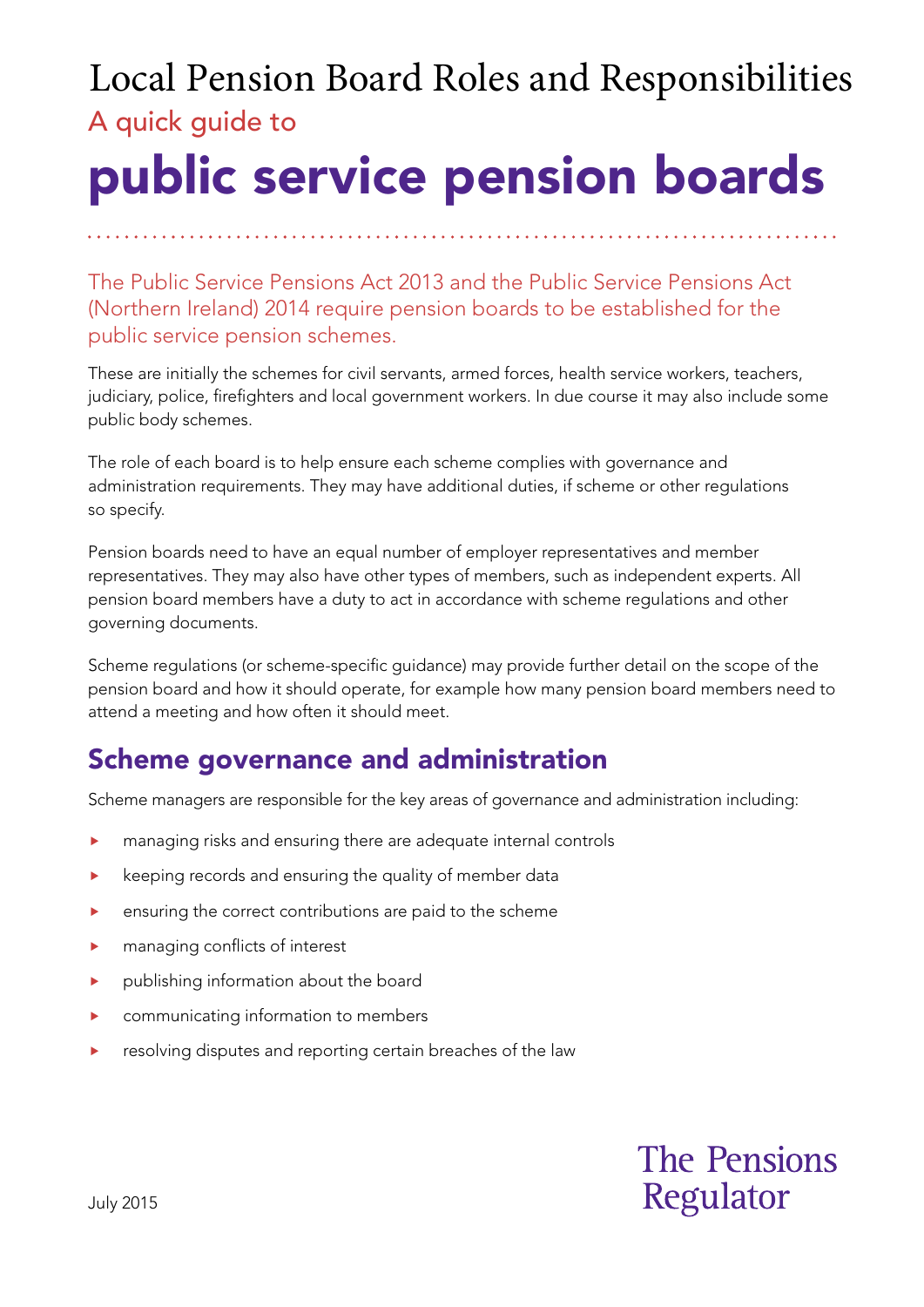Pension boards are responsible for assisting the scheme managers in securing compliance with the scheme regulations and other legislation relating to the governance and administration of the scheme, including the matters listed above. The nature of this role in assisting scheme managers varies from scheme to scheme. The remit of pension boards is clarified by the scheme regulations or scheme-specific guidance.

#### Pension board meetings

Pension board meetings are formal, minuted occasions, where the status of the scheme and associated issues are reviewed and recommendations are made concerning the standards of scheme governance and administration.

There may be standard items on the agenda at every meeting, with extra items added as needed. There should be adequate time to deal with each issue on the agenda. If a board member feels that any particular subject is not being given enough time they should highlight this as a concern.

### Who boards will work with

In the schemes with local administration (the police and firefighters' schemes in England and Wales, and the local government schemes in England, Scotland and Wales), the national scheme advisory board monitors standards across the entire scheme and advises scheme managers and pension boards on improving effectiveness and efficiency of the scheme and any pension fund of the scheme.

In local government pension schemes which have investment funds, the scheme manager will be responsible for administering, investing and managing the pension fund and may delegate these responsibilities to a committee, an officer or an investment manager (as appropriate). The pension board will assist the scheme manager. The board's role will vary from scheme to scheme, but is likely to generally consist of scrutiny, oversight and/or assurance. In Scotland, regulations have given pension boards specific powers to monitor investments.

#### The scheme managers

The scheme managers are:

- the administering authorities in the local government scheme
- the chief police officers, and various others, in the police scheme
- **a** fire and rescue authority board
- a relevant minister or secretary of state
- a Northern Ireland department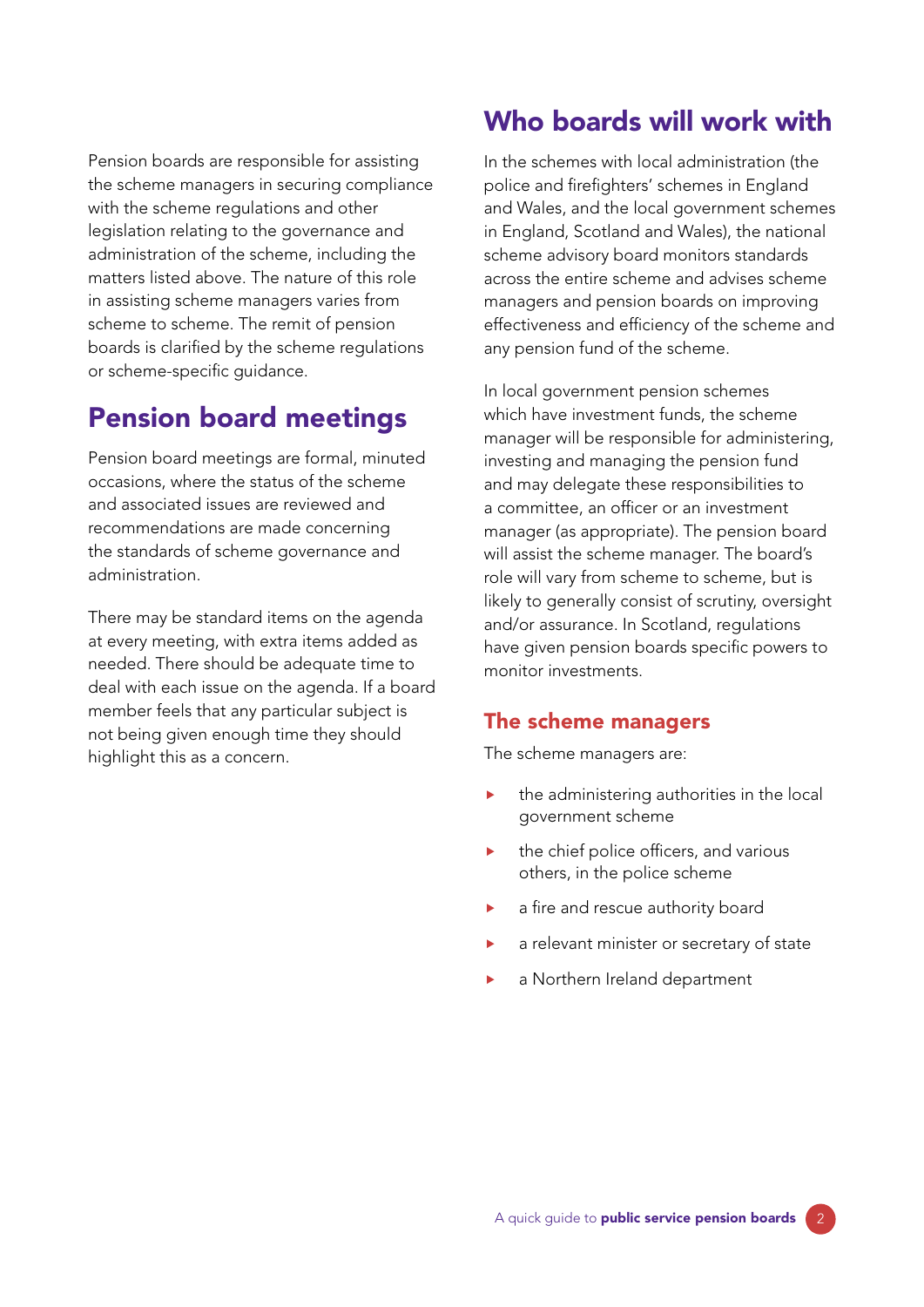### Publishing information about the board

In order to demonstrate that the scheme is being run effectively and efficiently, specific information on the pension board should be published and made easily accessible to scheme members. All information should be kept up-to-date and encompass factors such as:

- **the full terms and conditions for the board**
- who the board members are
- how members are represented on the board
- the responsibilities of the board as a whole
- the pension board appointment process
- who each individual pension board member represents

### Help from The Pensions Regulator

Our website provides guidance to help pension board members carry out their role effectively. See www.tpr.gov.uk/publicservice.

We also provide learning resources in the form of a 'Public service toolkit' at www.pensionseducationportal.com.

Board members should become familiar with our code of practice for public service schemes, which provides further guidance on governance and administration. It can be found at www.tpr.gov.uk/code14.

## Other sources of help

Other sources that may provide information or assistance to pension boards include the following:

- Scheme advisory boards may provide advice to the local government, firefighters' and police schemes on the effective and efficient administration and management of their scheme and any pension fund of the scheme.
- **Employer associations, such as the Local** Government Association and the NHS Confederation, may provide information and assistance to employer representatives.
- **Trade unions and the Police Federation** may provide information and assistance to member representatives.
- The Chartered Institute of Public Finance and Accountancy (CIPFA), a public finance accountancy body, is active in the local government pension schemes, providing advice and setting standards – see www.cipfa.org.
- ▶ The Pensions Ombudsman attempts to resolve disputes which scheme managers and trustees have failed to resolve. It also provides free information on pensions governance – see www.pensions-ombudsman.org.uk.
- **Pensions Management Institute (PMI)** provides a range of professional qualifications and training for pensions professionals – see [www.pensions-pmi.](http://www.pensions-pmi.org.uk) org.uk.
- **National Association of Pension Funds** (NAPF) represents funded pension schemes and their advisers. It also provides pension training courses – see www.napf.co.uk.